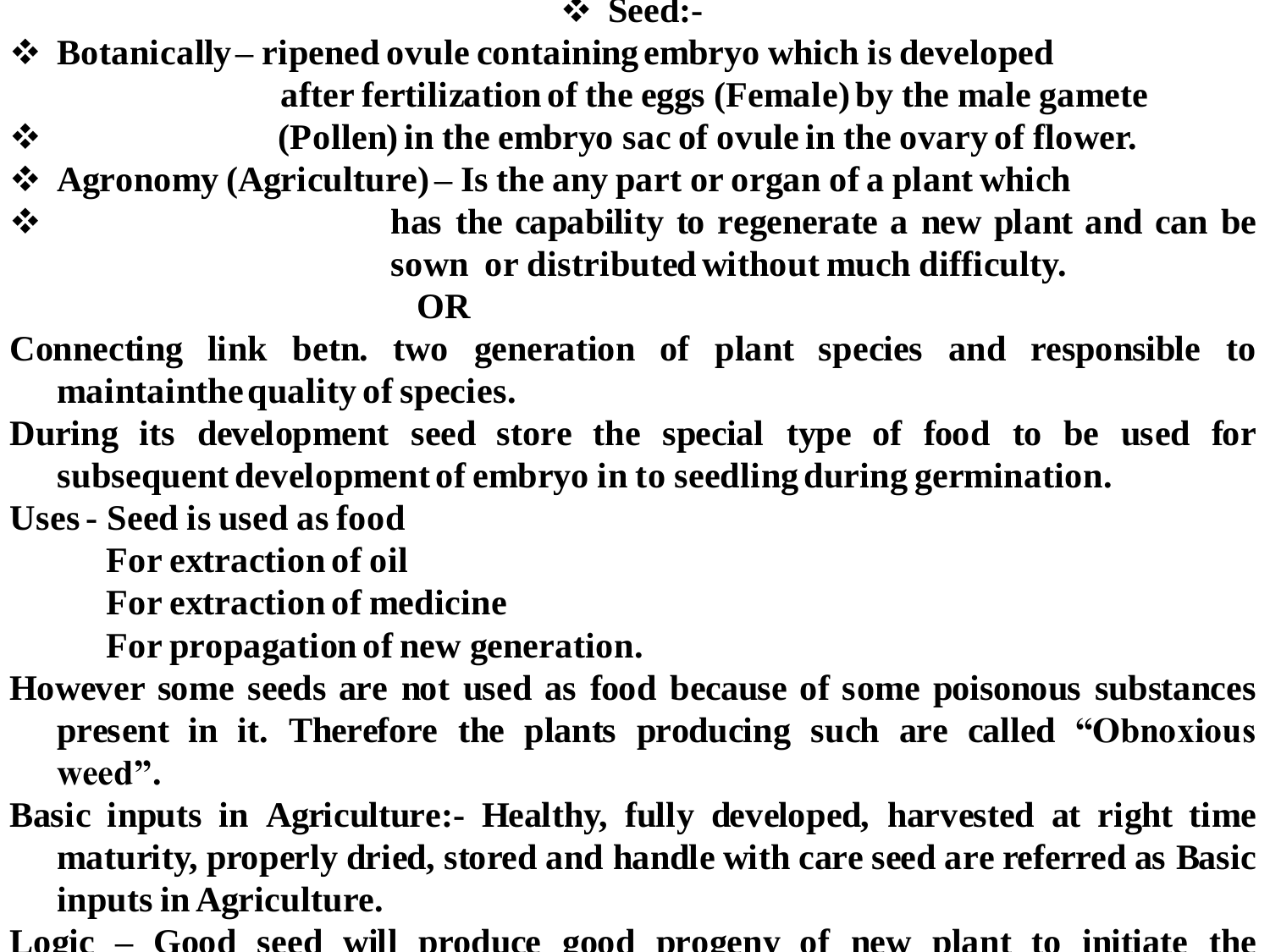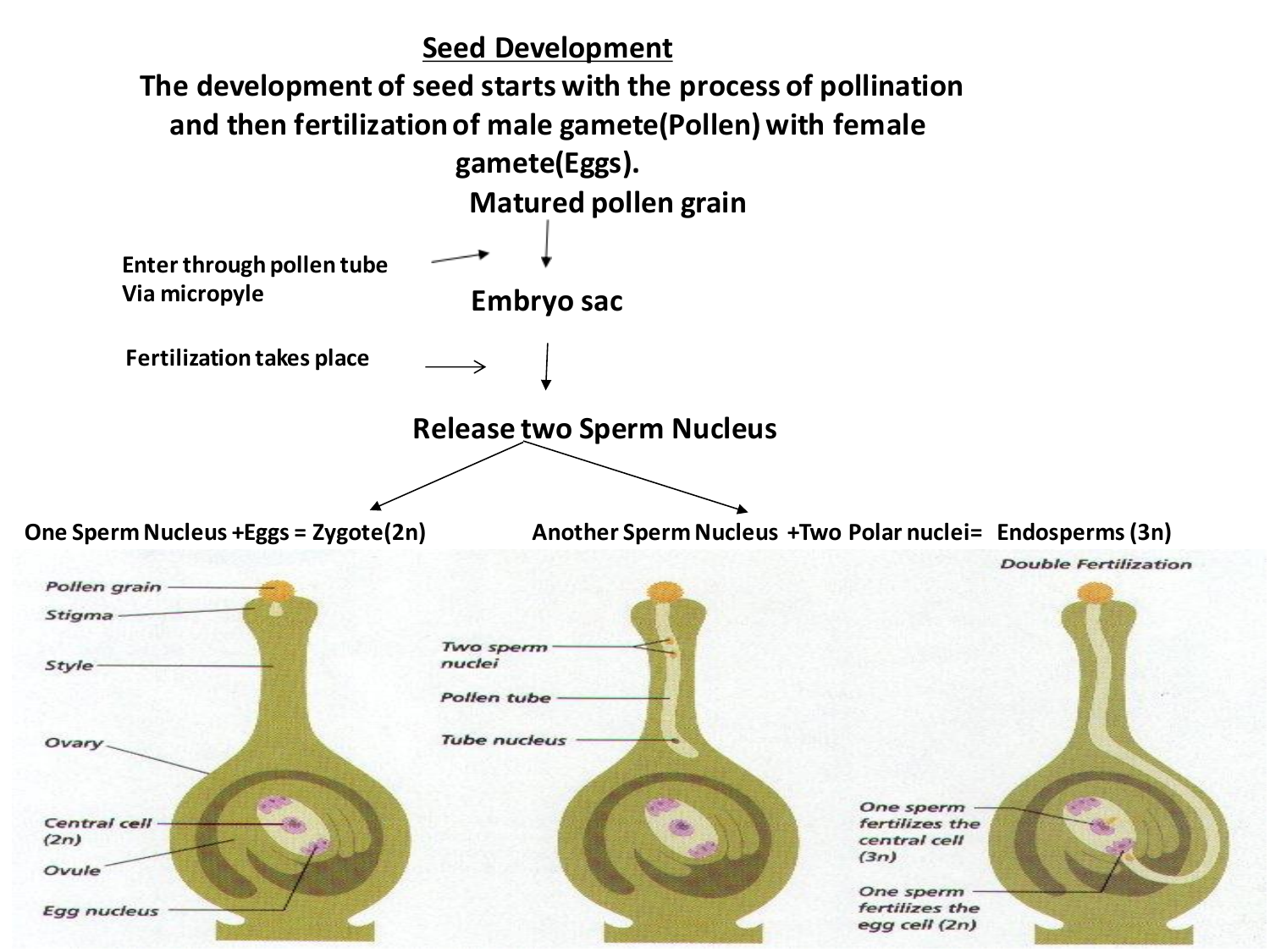**The zygote divides repeatedly by mitosis and differentiates into an embryo. The endosperm nucleus also divides by mitosis and forms the endosperm tissue, which provides food for the developing embryo.**

**Generally while studying the seed structure following parts of seeds are needed to be understand.**

**Seed coat:- It is formed from the integuments of ovule**

**Funiculus:- point of attachment of ovule to ovary**

**Hilum:- At the time of maturity a funiculus lesaves a scar on seed** 

**Micropile:-The place left open by the integuments for entry of pollen tube**

## **Parts of seed**

- **1)Seed coat:-It is a protective coat made up of two layers**
- **a) Testa:-It is outer thick layer**
- **b) Tegma:- inner thin layer**
- **It works as a envelop to protect the embryo and endosperm from desiccation, mechanical injury, effect of environmental factors and damage due to insect and micro -organism.It also helps in dispersal of seed.**
- **2) Embryo:- It is a rudimentory plant part in axis with two tips**
- **a) Plumule:- responsible to form shoot portion**
- **b) Radicle:-responsible to form root portion**
- **When the portion of embryonic axis extend**
- **a) above soil called epicotyl**
- **b) Below the soil called hypocotyl**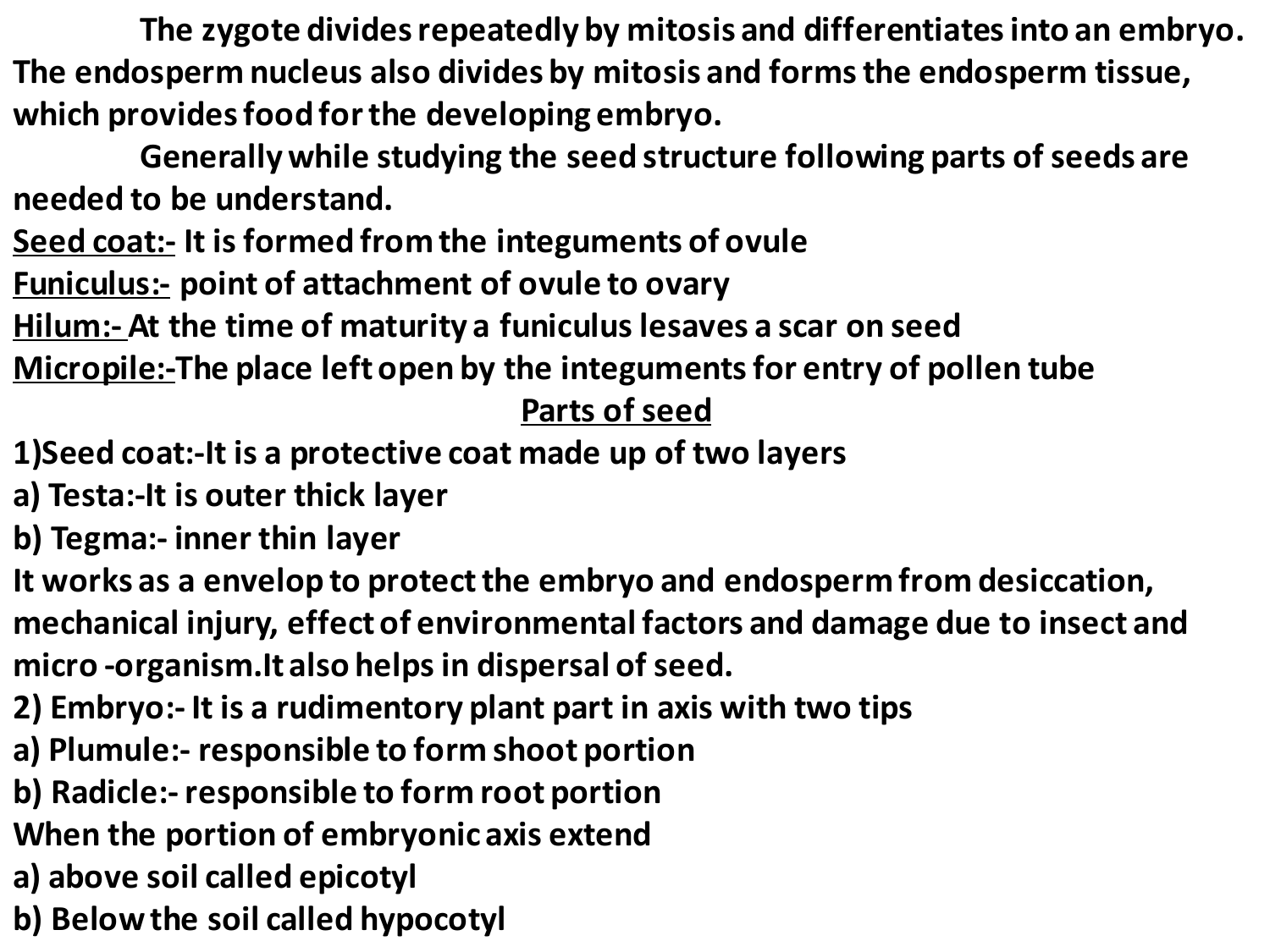

Pisum sativum

# Anatomy of a Seed

**Seed Coat** This is the embryo sack wall

Plumule This will be the shoot

Hypocotyl<br>This will be the stem

Radicle This will be the root

## Cotyledon

This is food storage



#### **Edible** Learning Lab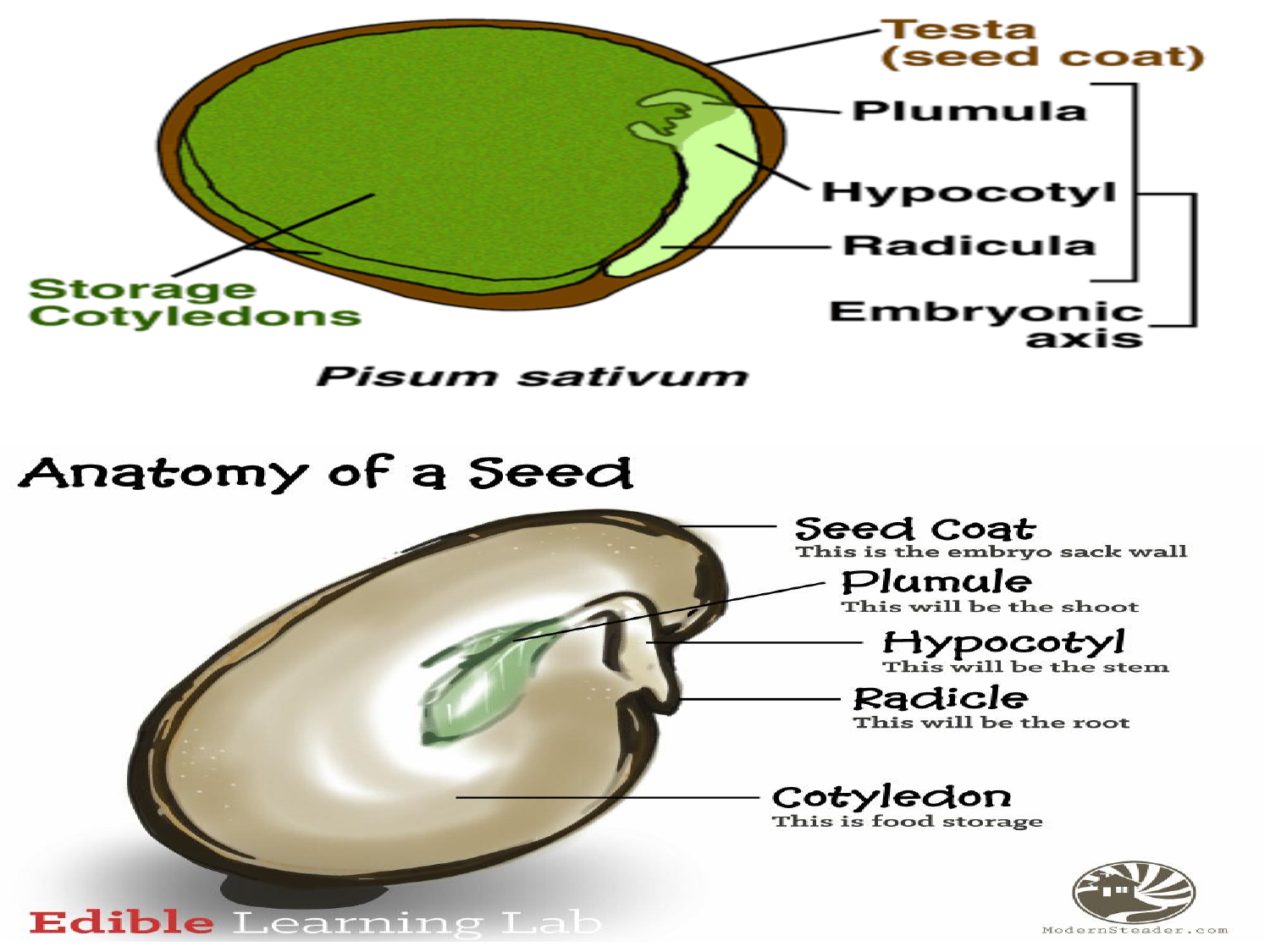**3) Endosperm (Foos storage) :- The endosperm is the tissue produced inside the [seeds.](https://en.wikipedia.org/wiki/Seed) It surrounds the [embryo](https://en.wikipedia.org/wiki/Embryo) and provides nutrition in the form of [starch,](https://en.wikipedia.org/wiki/Starch) though it can also contain [oils](https://en.wikipedia.org/wiki/Vegetable_oil) and [protein.](https://en.wikipedia.org/wiki/Protein) The endosperm also act as a source of nutrition in the human diet. For example, [wheat](https://en.wikipedia.org/wiki/Wheat) endosperm is ground into flour for [bread.](https://en.wikipedia.org/wiki/Bread)On the basis of presence or absence of endosperm seeds are categorize in two groups Albuminousseed:- Endosperm present**

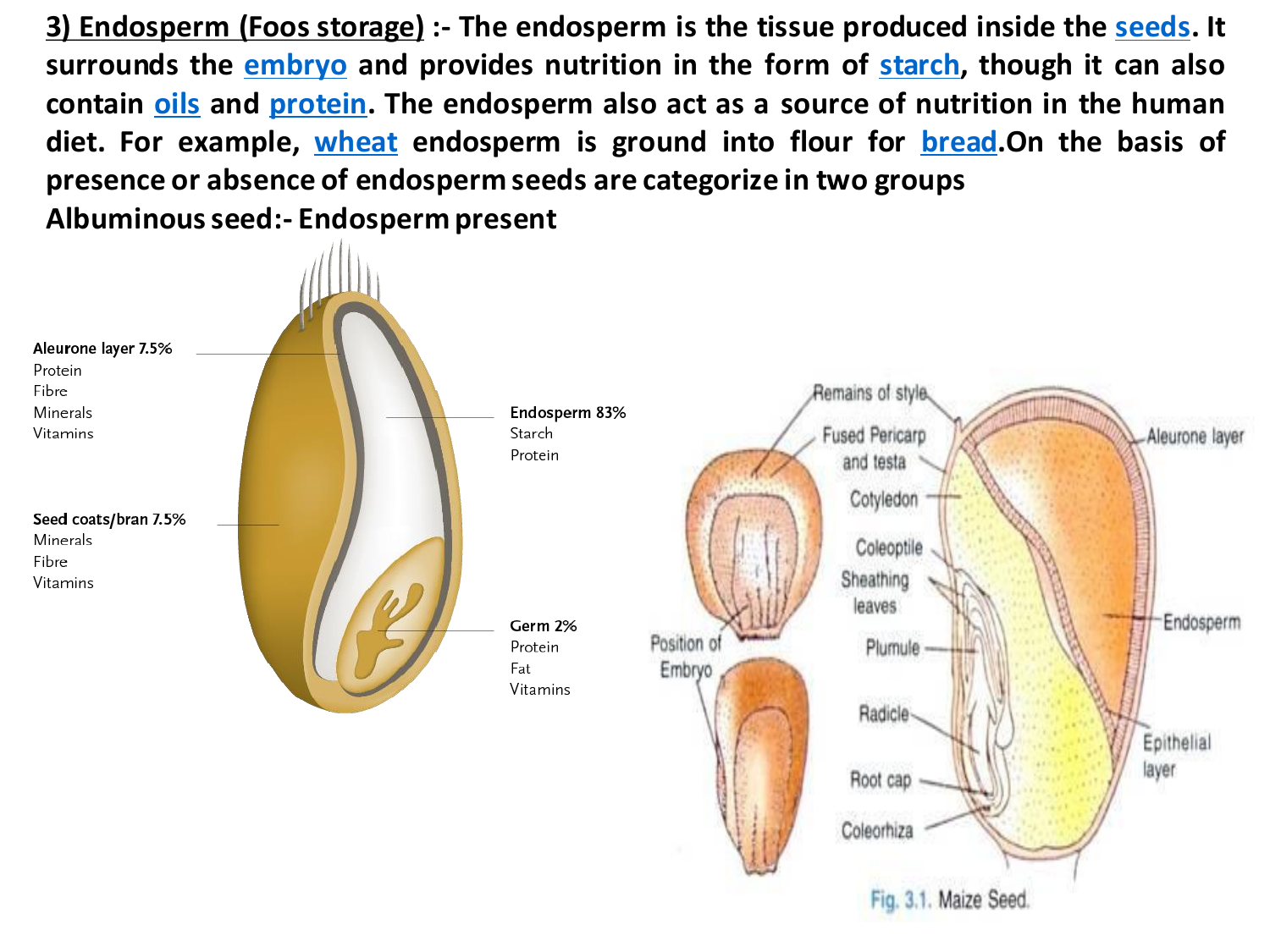**4) Cotyledon:- A cotyledon is a significant part of the [embryo](https://en.wikipedia.org/wiki/Embryo) within the [seed](https://en.wikipedia.org/wiki/Seed) of a [plant,](https://en.wikipedia.org/wiki/Plant) and is defined by the Oxford English Dictionary as "The primary leaf in the embryo of the higher plants. On the basis of number of cotyledon the crop species are divided in to two groups Monocotyledonous:-One cotyledon Dicotyledonous:- Two cotyledon**



© 2006 Merriam-Webster, Inc.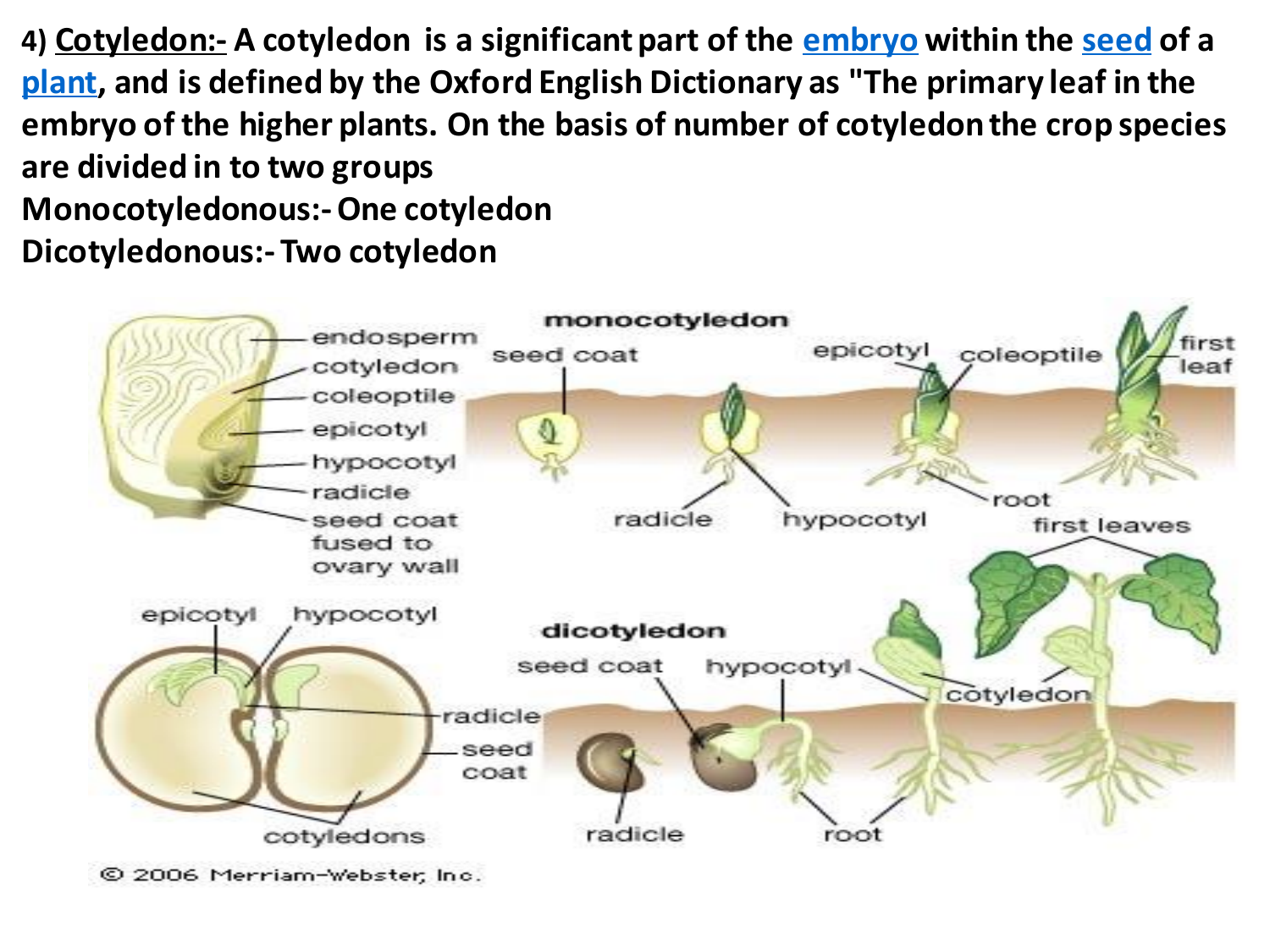### **SEED TECHNOLOGY**

**\*The history of Agriculture development starts with the history of Seed**

**\* In early days new seed material were achieved through the cultivation of useful plants and latter selection of superior type seed gives the new stage of progress. Mean time much useful selection were made by the scientist with the use of well-known technique of selection, Hybridization.**

**\*It is observed that all the technical researches would be of less importance, unless he get genetically pure seed otherwise expected yield can not be obtained.**

**\*Many inputs are used in agriculture but seed is the major one**

**\*Seed forms smaller part of cultivation expenses but returns obtained are more.**

**\*With out seed, expenses made on other inputs will be of no mining and cannot pay the invested capital.**

**\*Good seed can be obtained from technically perfect person.**

**Definition of seed technology:-**

**1) Cowen (1973) The discipline having the study of seed production, quality maintenance, Seed preservation.**

**2) Feistrizer (1975):- It is the technique or method through which Genetic and Physical characters of seed can be improved. Involve Evaluation, Development, Variety release, seed production, certification, Processing, storage.**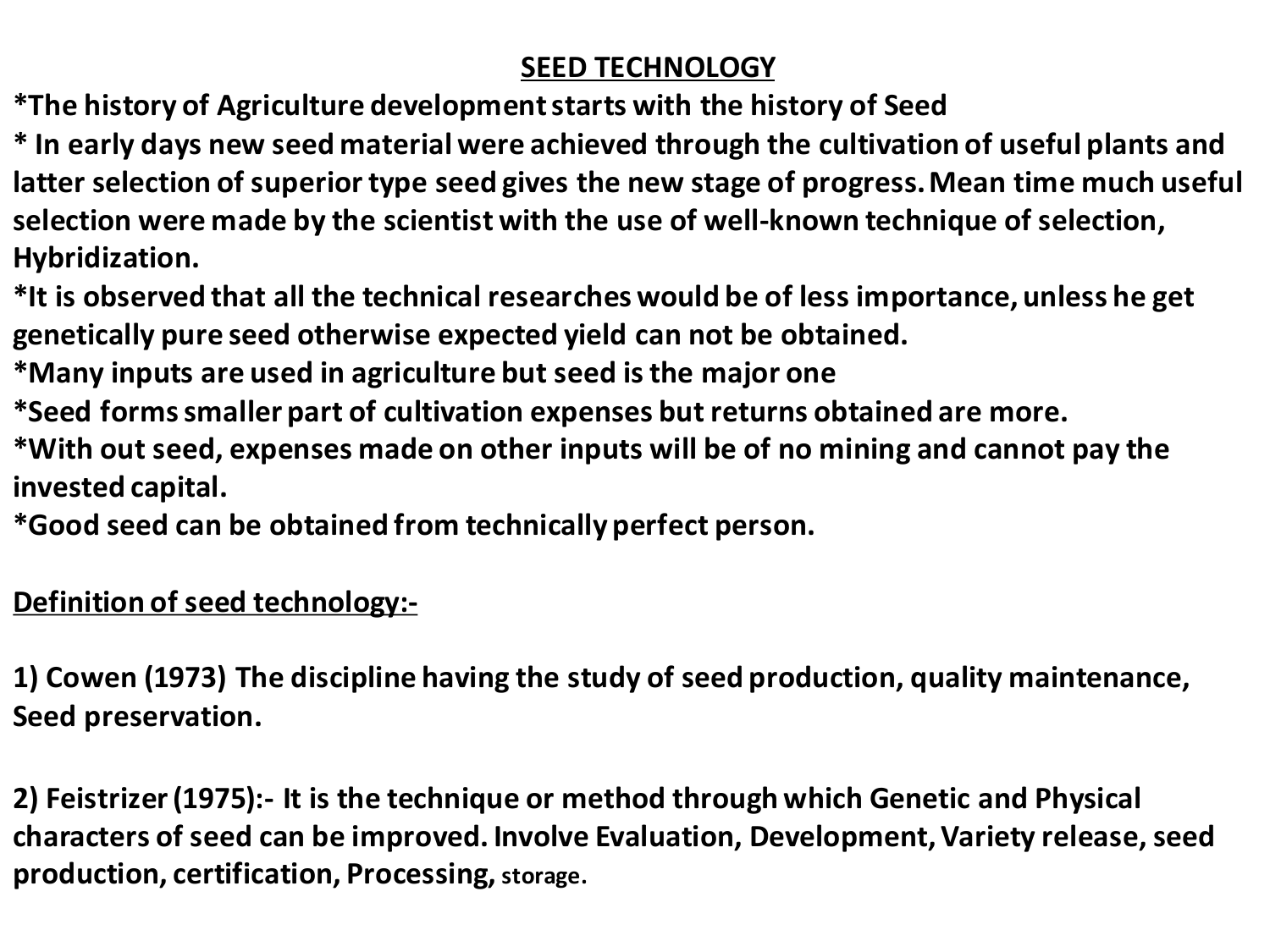### **Importance of Seed Technology or Role of Seed Technology**

### **1) Seed is the carrier of new technology:-**

**Newly introduced varieties of good quality seeds when wisely combined with other inputs significantly increased the yield levels. Feistrizer 1975 reported** 

**112 % yield increased in cereals**

**124% in potatoes**

**142% in sugar beets in central Europe due to use of new varieties**

## **2) Basic tool for food supply:-**

**Successful implementation of high yielding varieties programme in India has shows remarkable increase in production and has also given new direction for future development. As a result of this new import of food from other country has been completely brought down in spite of rapid population.**

### **3) Principle means to secure crop yield in less favorable area of production:-**

**The supply of good quality seed of improved varieties suitable to that area is one of the most important work but seed technology can make it possible to secure the crop areas.** 

## **4) Improved seed is the medium of rapid rehabilitation of Agriculture in case of natural disaster:-**

**Under the situation of natural clematis like earth quake, flood drought etc in the country then the country focused attention to get the relief. Under such condition the relief operation by FAO shows that it would be much more economical and beneficial if the Government had National Seed Reserve Stock at their disposal to establish the dispersed peoples.**

#### **Two roles of NSRS:-**

**1.They would provide the improved seeds in emergency period for rapid production of grains 2.They would supply good quality seeds to the disaster region for re sowing.**